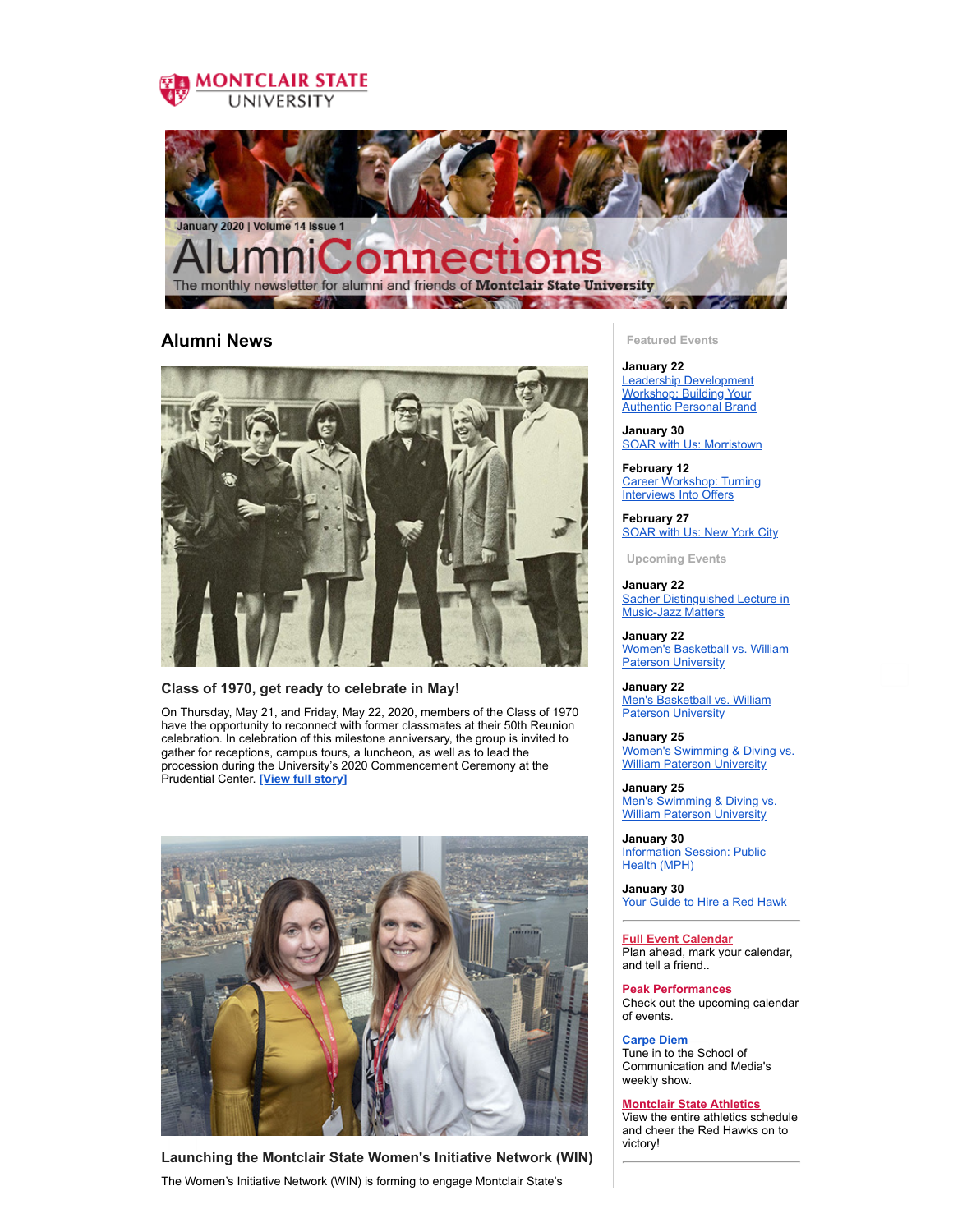nearly 85,000 alumnae in the intellectual, cultural and educational life of the University. We are looking to form a vibrant community of alumnae and friends to inspire and empower women to become leading volunteers and visionary donors. The objective of the group is to increase the number of women meaningfully engaged in University programs, empower the next generation of leaders and strengthen ties between and among alumnae and the University through a strong network of women committed to supporting Montclair State. **[View full [story\]](https://montclairconnect.org/page.redir?target=https%3a%2f%2fwww.montclair.edu%2falumni%2f2020%2f01%2f15%2flaunching-the-montclair-state-womens-initiative-network-win%2f&srcid=29558&srctid=1&erid=26256646&trid=d7245990-7847-4697-8fdf-8910f9bfcfc6)**

## **University News**



## **New Jersey Attorney General Gurbir S. Grewal to Receive Honorary Degree**

The Board of Trustees at Montclair State University has named New Jersey Attorney General Gurbir S. Grewal as the honorary degree recipient for its January 2020 Graduate School Commencement ceremony. The state's chief law enforcement officer will provide the keynote address to the graduating class and receive an honorary Doctor of Laws degree on Friday, January 17 at the New Jersey Performing Arts Center. **[View full [story\]](https://montclairconnect.org/page.redir?target=https%3a%2f%2fwww.montclair.edu%2fcommencement%2fgraduate%2fwinter%2fhonorary-degree-recipient-2%2f&srcid=29558&srctid=1&erid=26256646&trid=d7245990-7847-4697-8fdf-8910f9bfcfc6)**



## **Leading Funder of Women Named First-Ever Entrepreneur-in-Residence at Montclair State University**

Karen Cahn, a former digital media executive and founder of iFundWomen, has been appointed the first-ever Entrepreneur-in-Residence (EIR) at Montclair State University. Cahn will mentor students, including winners of the Startup Montclair 2020 pitch contest, and advise the University's Feliciano School of Business and Feliciano Center for [Entrepreneurship](https://montclairconnect.org/page.redir?target=https%3a%2f%2fwww.montclair.edu%2fnewscenter%2f2020%2f01%2f07%2fleading-funder-of-women-named-first-ever-entrepreneur-in-residence-at-montclair-state-university%2f&srcid=29558&srctid=1&erid=26256646&trid=d7245990-7847-4697-8fdf-8910f9bfcfc6) & Innovation executive director. **[View full story]**

#### **Career Corner**



*By Adam Mayer, MA, GCDF, CPRW, Director of Career Development The Center for Career Services and [Cooperative](https://montclairconnect.org/page.redir?target=https%3a%2f%2fmontclairconnect.org%2fpage.redir%3ftarget%3dhttps%253a%252f%252fmontclairconnect.org%252fpage.redir%253ftarget%253dhttps%25253a%25252f%25252fwww.montclair.edu%25252fcareer-services%2526srcid%253d17957%2526srctid%253d1%2526erid%253d11972655%2526trid%253dea24d8b9-ff5c-4bc9-a821-90e892f0da00%26srcid%3d23723%26srctid%3d1%26erid%3d19337712%26trid%3df3fab8ab-6d6b-439c-85fc-4696792fd941&srcid=29558&srctid=1&erid=26256646&trid=d7245990-7847-4697-8fdf-8910f9bfcfc6) Education*

December graduates can sometimes face a very different job market from those completing their degrees in May. While there's no one "best time" to graduate, especially considering the numerous hiring cycles pursued by various industries, there are particular steps December graduates can take. CNBC recently published an [interesting](https://montclairconnect.org/page.redir?target=https%3a%2f%2fwww.cnbc.com%2f2019%2f12%2f19%2f8-tips-for-december-college-graduates-on-how-to-land-that-first-job.html&srcid=29558&srctid=1&erid=26256646&trid=d7245990-7847-4697-8fdf-8910f9bfcfc6) article--8 tips for December college graduates on how to land that first job. A recent Montclair State alumnus, along with various professionals offer their stories and sound advice.

**Alumni Spotlight of the Week**



Do you want to be featured in our social media alumni spotlight? Please email us

a[tclassnotes@montclair.edu](mailto:classnotes@montclair.edu) with "Alumni Spotlight" in the subject

- line. Please include:
- 1. Your full name 2. Graduation year(s)
- 3. Title/Company
- 4. Quote about Montclair State
- 5. Photo (Selfies will not be
- considered)

**Save on Auto Insurance with GEICO!**



# **ALUMNI DISCOUNT**

As a graduate of Montclair State University, you may be eligible for a special discount on auto insurance from GEICO. Find out how much you could save. Fifteen minutes could save you 15 percent or more on car insurance.® **[\[Learn](https://montclairconnect.org/page.redir?target=https%3a%2f%2fwww.geico.com%2flandingpage%2fgo51.htm%3flogo%3d17794%26utm_source%3dmontclair-state-university%26utm_medium%3demail%26utm_campaign%3dsponsored-alumni&srcid=29558&srctid=1&erid=26256646&trid=d7245990-7847-4697-8fdf-8910f9bfcfc6) more]**

**Exclusive Alumni Benefits through PerksConnect!**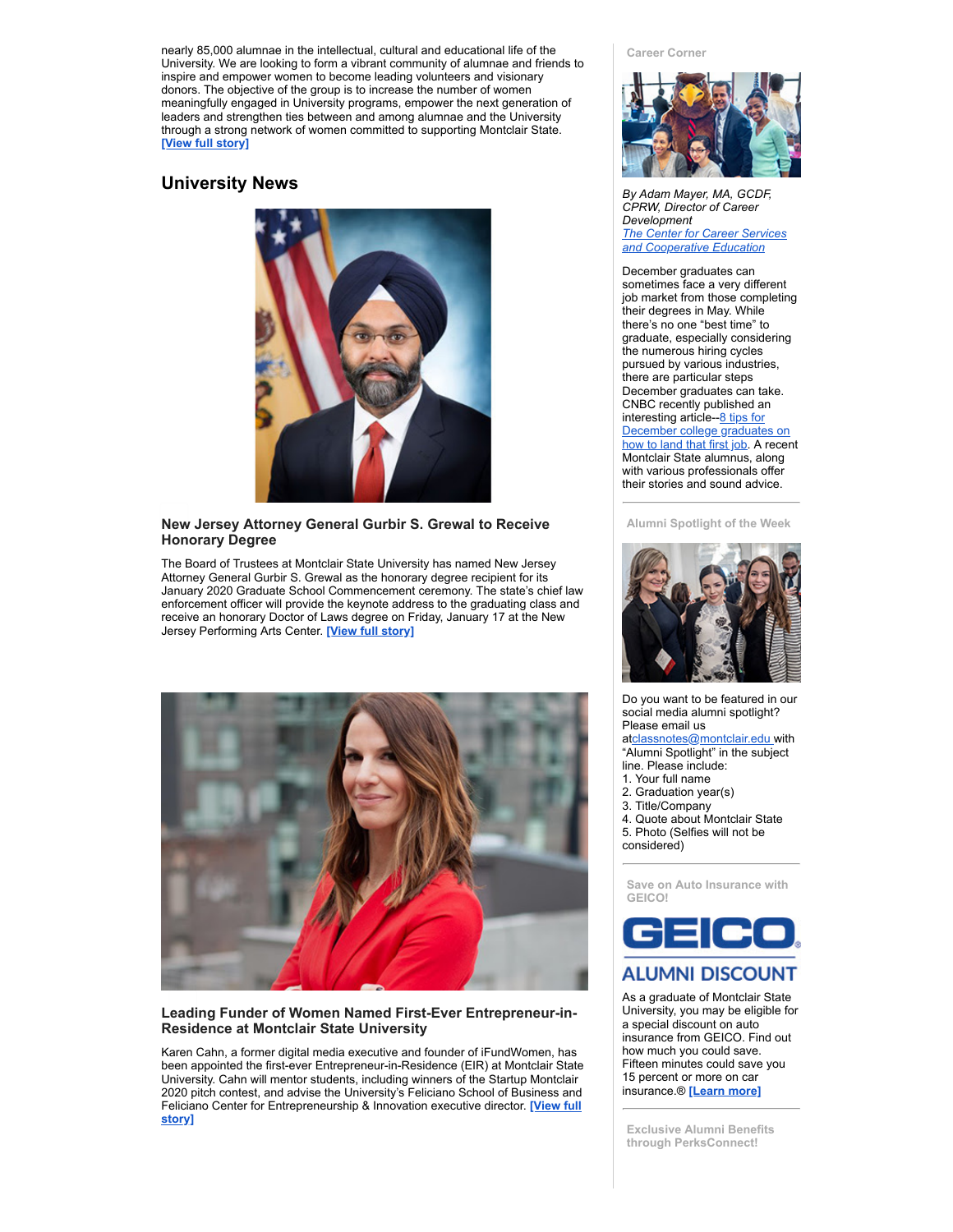## **Giving News**



#### **Double Your Impact: Matching Gifts**

Alumni know their gifts to Montclair State University have a powerful impact on the student experience. Many companies support a matching gifts program, allowing alumni to increase the impact of their giving. Matching gift programs are provided by companies in support of the philanthropic causes of their employees. Through these programs, companies match employee donations that are made to eligible organizations. **[\[Learn](https://montclairconnect.org/page.redir?target=https%3a%2f%2fwww.montclair.edu%2falumni%2f2020%2f01%2f08%2fdouble-your-impact-matching-gifts%2f&srcid=29558&srctid=1&erid=26256646&trid=d7245990-7847-4697-8fdf-8910f9bfcfc6) more]**

## **Athletics News**



## **Ian Carter '18 MA Named Head Track and Field Coach**

Director of Athletics Rob Chesney has named Ian Carter '18 MA as Montclair State University's new head track and field coach. "I am very excited to join the Red Hawks coaching staff," Carter said. "I look forward to working with our student athletes during the indoor and outdoor seasons." Carter has served as an admissions recruiter at the University since 2015, scheduling and coordinating events in eight New Jersey counties. **[View full [story\]](https://montclairconnect.org/page.redir?target=https%3a%2f%2fwww.montclair.edu%2fnewscenter%2f2020%2f01%2f10%2fian-carter-named-head-track-and-field-coach%2f&srcid=29558&srctid=1&erid=26256646&trid=d7245990-7847-4697-8fdf-8910f9bfcfc6)**



Sign on to PerksConnect to find local and national deals and discounts! Search for event tickets, cash back rewards, and much more! You will be asked to sign on to access your alumni benefits. **[\[Learn](https://montclairconnect.org/page.redir?target=http%3a%2f%2fmontclairconnect.org%2fbenefits-and-services%2fdiscounts&srcid=29558&srctid=1&erid=26256646&trid=d7245990-7847-4697-8fdf-8910f9bfcfc6) more]**

**Support Montclair State with Amazon Smile!**

# amazonsmile

You shop. Amazon gives.

#### **You shop. Amazon gives.**

Amazon donates 0.5% of the price of your eligible AmazonSmile purchases to the charitable organization of your choice. AmazonSmile is the same Amazon you know. Same products, same prices, same service. Support your alma mater by starting your shopping [at](https://montclairconnect.org/page.redir?target=http%3a%2f%2fsmile.amazon.com%2fch%2f22-6017209&srcid=29558&srctid=1&erid=26256646&trid=d7245990-7847-4697-8fdf-8910f9bfcfc6)[smile.amazon.com](http://smile.amazon.com/)[.](https://montclairconnect.org/page.redir?target=http%3a%2f%2fsmile.amazon.com%2fch%2f22-6017209&srcid=29558&srctid=1&erid=26256646&trid=d7245990-7847-4697-8fdf-8910f9bfcfc6) **[Support Montclair State!]**

#### **It's Time to Soar!**



Through Soar, The Campaign for Montclair State University, the generosity of alumni, faculty, staff and all our friends and supporters is helping us raise \$75 million in private contributions to advance our students and our future. It's the largest and most ambitious campaign in Montclair State's history, and every gift helps the University provide an affordable, high-quality education that changes lives. **[\[Learn](https://montclairconnect.org/page.redir?target=https%3a%2f%2fmontclairconnect.org%2fpage.redir%3ftarget%3dhttps%253a%252f%252fwww.montclair.edu%252fsoar%252f%26srcid%3d24577%26srctid%3d1%26erid%3d20440623%26trid%3d9a3642cf-31af-437f-9a28-5ea7ee191d98&srcid=29558&srctid=1&erid=26256646&trid=d7245990-7847-4697-8fdf-8910f9bfcfc6) more]**

**Working Advantage**



As alumni, you have exclusive access to the Working Advantage discount network which allows you to save up to 60% on ticketed events and online shopping. Access these discounts and get started today! **[\[Learn](https://montclairconnect.org/page.redir?target=https%3a%2f%2fmontclairconnect.org%2fpage.redir%3ftarget%3dhttps%253a%252f%252fwww.workingadvantage.com%252fmontclair%26srcid%3d24577%26srctid%3d1%26erid%3d20440623%26trid%3d9a3642cf-31af-437f-9a28-5ea7ee191d98&srcid=29558&srctid=1&erid=26256646&trid=d7245990-7847-4697-8fdf-8910f9bfcfc6) more]**

**Montclair State University Conference Center**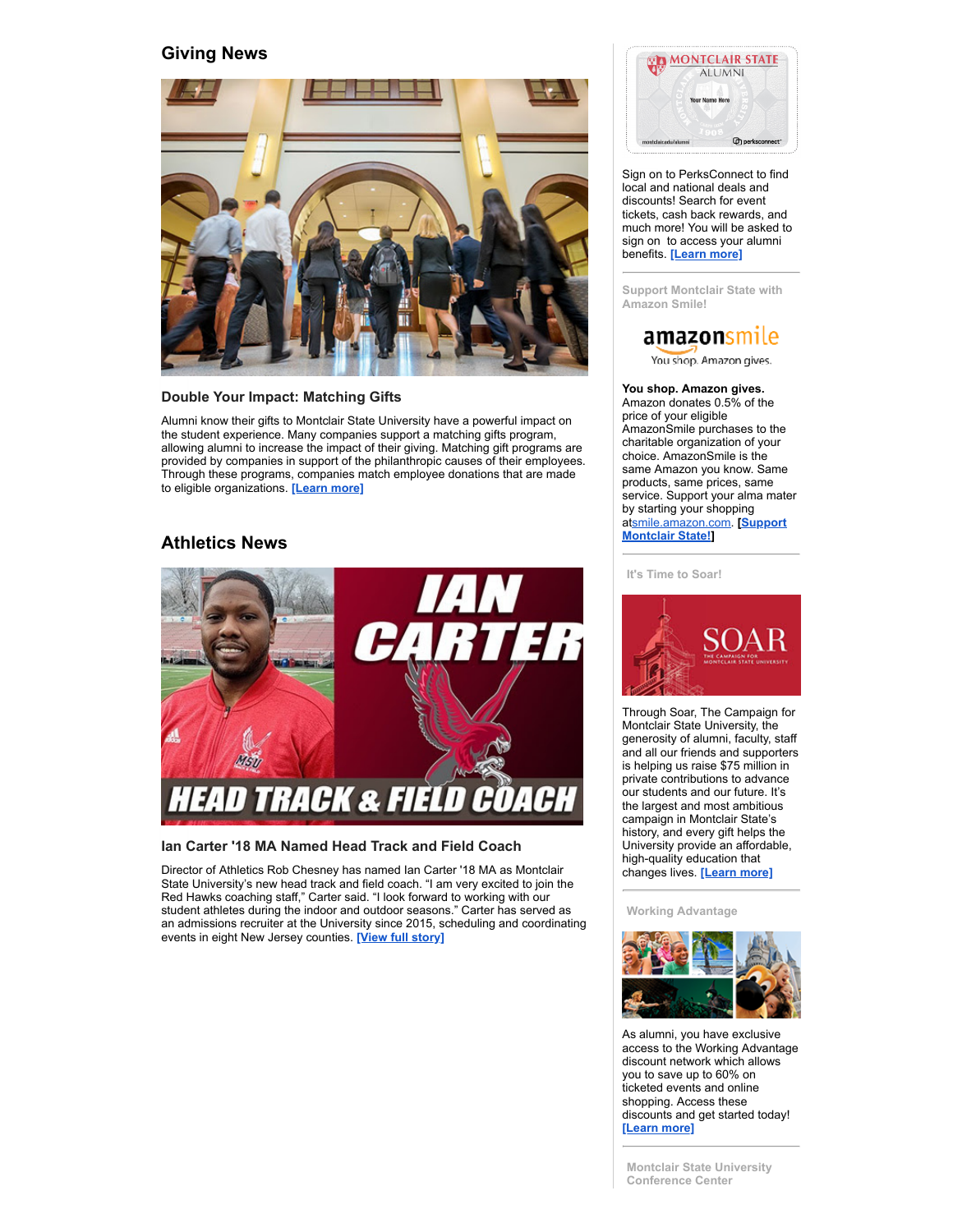

## **Montclair State University Names Shannon Howley Associate Director of Athletics**

The Montclair State University Department of Intercollegiate Athletics has announced the hiring of Shannon Howley as the new Associate Director of Athletics. In her role, Howley will collaborate across the University to help elevate the Red Hawk Athletics brand in addition to overseeing the athletic department's support services. As the department's chief fundraiser, she will partner with the University's Development office to increase support for the University's 18 athletics teams. **[View full [story\]](https://montclairconnect.org/page.redir?target=https%3a%2f%2fwww.montclair.edu%2fnewscenter%2f2019%2f12%2f24%2fmontclair-state-university-names-shannon-howley-associate-director-of-athletics%2f&srcid=29558&srctid=1&erid=26256646&trid=d7245990-7847-4697-8fdf-8910f9bfcfc6)**

## **Alumni Spotlights**



## **Jim Benson '86**

After graduating from high school, Jim Benson '86 took a different path than most of his friends. Benson, a Clifton resident at that time, worked for four years before deciding to continue his education at Montclair State. With an interest in the field of television, he decided to pursue a Bachelor's degree in Speech and Theatre with a concentration in Broadcasting. He became a second generation Benson to attend Montclair State. **[View full [story\]](https://montclairconnect.org/page.redir?target=https%3a%2f%2fwww.montclair.edu%2falumni%2f2020%2f01%2f13%2fjim-benson-86%2f&srcid=29558&srctid=1&erid=26256646&trid=d7245990-7847-4697-8fdf-8910f9bfcfc6)**



Consider hosting your next event at The Conference Center at Montclair State. Alumni receive a 10% discount! For more information, visit the [website](https://montclairconnect.org/page.redir?target=https%3a%2f%2fmontclairconnect.org%2fpage.redir%3ftarget%3dhttp%253a%252f%252fwww.montclair.edu%252fconferencecenter%26srcid%3d24577%26srctid%3d1%26erid%3d20440623%26trid%3d9a3642cf-31af-437f-9a28-5ea7ee191d98&srcid=29558&srctid=1&erid=26256646&trid=d7245990-7847-4697-8fdf-8910f9bfcfc6) or call 973-655-3391. You can also email [conference@montclair.edu.](mailto:conference@montclair.edu)

**Wilson's Family Saved \$2,998 in Vet Bills!**



Wilson needed emergency surgery after ingesting a Wilsonbrand tennis ball. Luckily Wilson's parents had Healthy Paws pet insurance, which covered 90% of Wilson's vet bills.

- #1 Customer-Rated Pet Insurance
- Save up to 90% on Vet Bills • Comprehensive Accident &
- Illness Coverage • No limits on Claim Payouts
- Montclair Alumni Save up to 10% Today

## **[See My [Rates!\]](https://montclairconnect.org/page.redir?target=https%3a%2f%2fwww.healthypawspetinsurance.com%2fpethealth%2f%3faffid%3daaisaff%26subid%3dmontclair%26utm_source%3dAAIS%26utm_medium%3dreferral%26utm_campaign%3dmontclair-email-sept-2018&srcid=29558&srctid=1&erid=26256646&trid=d7245990-7847-4697-8fdf-8910f9bfcfc6)**

**Why Get life Insurance Through AIG Direct?**



Hear from our customers who helped protect their family with life insurance. What our satisfied customers say about us in their life insurance reviews say more than any advertising campaign ever could. A review from a customer is a great way to see what people really think about a company. We encourage you to request a free [quote](https://montclairconnect.org/page.redir?target=https%3a%2f%2fmontclairconnect.org%2fpage.redir%3ftarget%3dhttps%253a%252f%252fwww.aigdirect.com%252fmontclair%252fprotect-your-family%253fdnis%253d8252%2526cmpid%253d0003%26srcid%3d24577%26srctid%3d1%26erid%3d20440623%26trid%3d9a3642cf-31af-437f-9a28-5ea7ee191d98&srcid=29558&srctid=1&erid=26256646&trid=d7245990-7847-4697-8fdf-8910f9bfcfc6) for life insurance to experience a similar journey as our thousands of other happy customers. Take the first step to help protect those who matter to you. **[\[Learn](https://montclairconnect.org/page.redir?target=https%3a%2f%2fmontclairconnect.org%2fpage.redir%3ftarget%3dhttps%253a%252f%252fwww.aigdirect.com%252fabout-us%252flife-insurance-reviews%26srcid%3d24577%26srctid%3d1%26erid%3d20440623%26trid%3d9a3642cf-31af-437f-9a28-5ea7ee191d98&srcid=29558&srctid=1&erid=26256646&trid=d7245990-7847-4697-8fdf-8910f9bfcfc6) more]**

**Get social with us!**